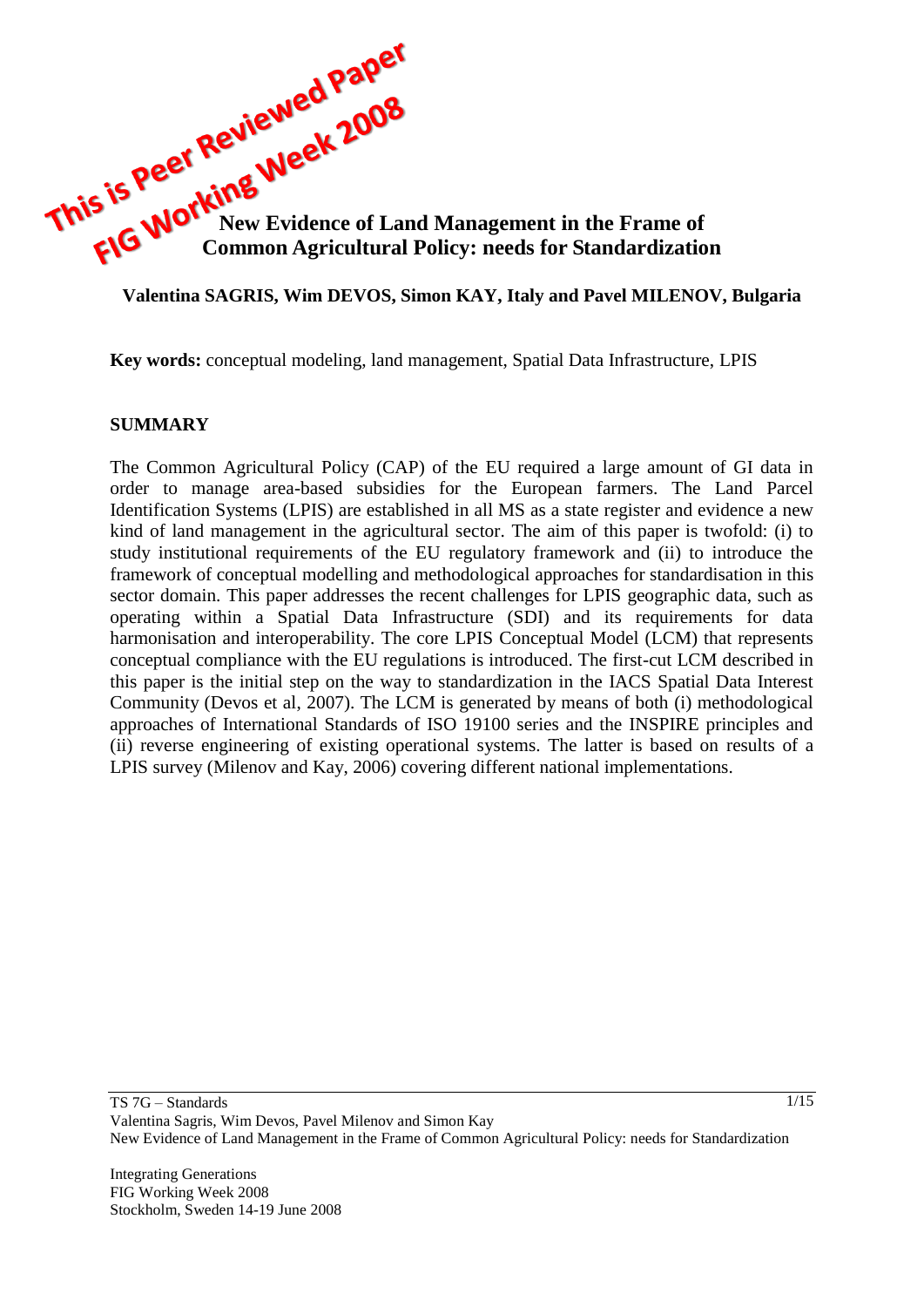# **New Evidence of Land Management in the Frame of Common Agricultural Policy: needs for Standardization**

## **Valentina SAGRIS, Wim DEVOS, Simon KAY, Italy and Pavel MILENOV, Bulgaria**

## **1. INTRODUCTION**

The Common Agricultural Policy (CAP) of the EU, since its reform in 2003, aims to provide for a stable farmer's income, decoupled from production, within a framework of sustainable development of the rural areas while respecting environmental and other societal needs. In order to distribute Community aid, the MS have to establish a Paying Agency to collect, control and reimburse all farmers' applications through the Integrated Administration and Control System (IACS) with its geographical module LPIS (Land Parcel Identification System). As a result, agricultural sector has acquired a large amount of GI data, either explicitly required by EU regulations or collected for pragmatic every-day operation.

Although the regulatory requirements are unique across the sector, the particular implementations were a subject of the MS subsidiarity. Some of the MS use their cadastral system as starting point for creation of the new state registers required by the EU policy, others make use of dedicated production block system. To date, the LPIS systems greatly differ in concepts and models of representation and identification of the agricultural land use unit: the so-called "agricultural parcel". The EU regulations gave a new meaning to the notion of agricultural parcel in the traditional land management paradigm, which is strongly related to the "use" of the land in its specific economic aspect –agricultural activity.

The EC defines clearly the legal framework of the IACS-GIS in several Council and Commission regulations. However many MS have decided to set their own legal base (compliant with the EC regulations) in order to define better the responsibilities of the governmental institutions and their interaction with the farmers. Usually the institution responsible in the MS for the LPIS is either the Paying Agency or the Ministry of Agriculture, but in some cases the technical tasks for the LPIS management and update are delegated to different body inside the government (institutes, cadastral agencies) or are outsourced to a private companies. The institutional framework, set up by the EU regulation, and enlarged at some extend by the MS regulations will be further referred in this document as "Regulations" or "regulatory framework".

The LPIS as a concept was developed already in 1992 (Council Reg. No 3508/1992), when the need of having a system for identification of the agriculture parcels to support IACS, emerged. At that time the data model was purely alphanumerical without any geospatial reference. It was in the Council Reg. 1593 from 2000, the GIS-based LPIS was promoted. 5 years have been given to the EU member states to establish LPIS in digital and georeferenced format. Thus, the first year of operational GIS-based LPIS was 2005. At present the users of the LPIS do not consider it only a supporting tool for the IACS. The LPIS is becoming in fact a Land Management Information System, integrating information from (and providing data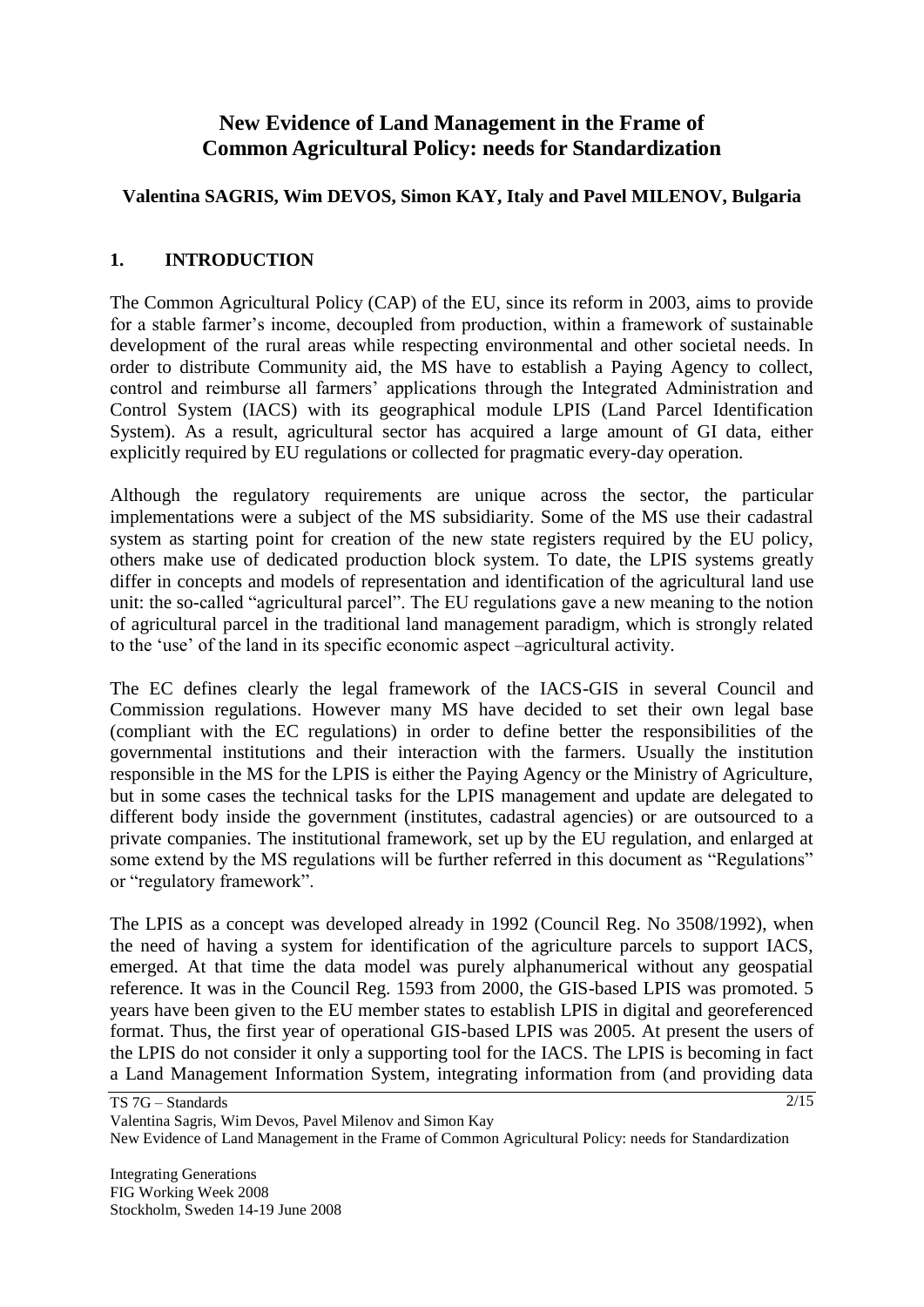to) many domains. It is already evident that the LPIS could be the basic source for NSDI in the EU, if proper tools for harmonization and standardization on European level are created.

## **2. DEFINITIONS AND METHODOLOGY**

Conceptual core models that act as a reference or standard are already developed in several application fields. In the cadastral domain, Steudler (2006) describes fifteen years experience of the Swiss cadastral core model called INTERLIS, whereas van Oosterom et al. (2006) in their paper present a core cadastral model (CCDM) suitable for cross-country use and enabling involved parties, both with in country and between different countries to communicate based on the shared ontology implied by common model. In contrary, Agriculture Data Model Project (ESRI, 2003) provided data model oriented to use at the farm level. It constitutes that farmer's spatial operations differ from those of a government agency, or the research of an agricultural scientist. Growing number of publications in modelling of land resources can be found in geological science (e.g. GSC, 2001, Lake, 2005, Babaie & Babaei, 2005). The intention of such core models is not to establish a standard to which everybody should adhere, but rather to represent common modelling components for specific domains and also permit the translation from one conceptual realm into another. In other words: all domain models can be considered as having the core model as a basis, and extending it according to their own specific requirements. National models will inevitably result in interoperable systems, which still reflect the particular demands of the different countries. Mapping will be needed between each national model and the core model in order to test conformity.

A *conceptual model* represents description of the application field or domain in formal way. Any description of reality is always an abstraction, always partial, and always just one of many possible "views" depending on the application field (ISO 19109). The portion of the real world containing all phenomena of interest, their properties and relations constitutes the "*universe of discourse'* (UoD). *Conceptual data modelling* is a pathway from the UoD down to geographic and non-geographic data, which reflect our phenomena of interest in a computerized database. The modelling process consists of the creation of an abstract description and a set of concepts about the world of interest by means of conceptual formalism. It results in a conceptual model, which can be described verbally or be documented by means of a conceptual schema language (e.g. UML). The formal description of a conceptual model for some portion of the real world by means of conceptual modelling language constitutes a *conceptual schema***.** Conceptual schema, which provides data structure and content used for the implementation in a particular domain is called *application schema*. The ISO series 19100 of International Standards provides the methodological framework of conceptual modelling of geographic information including standard methodologies as well as IT industry standards for development tools.

When designed with Unified Markup Language (UML) the conceptual model becomes a starting point from which other implementations can be derived (forward engineering). The first step is to define the vocabulary of the domain by means of identifying basic concepts of application field. These concepts will be represented as 'classes' or 'features' in the model.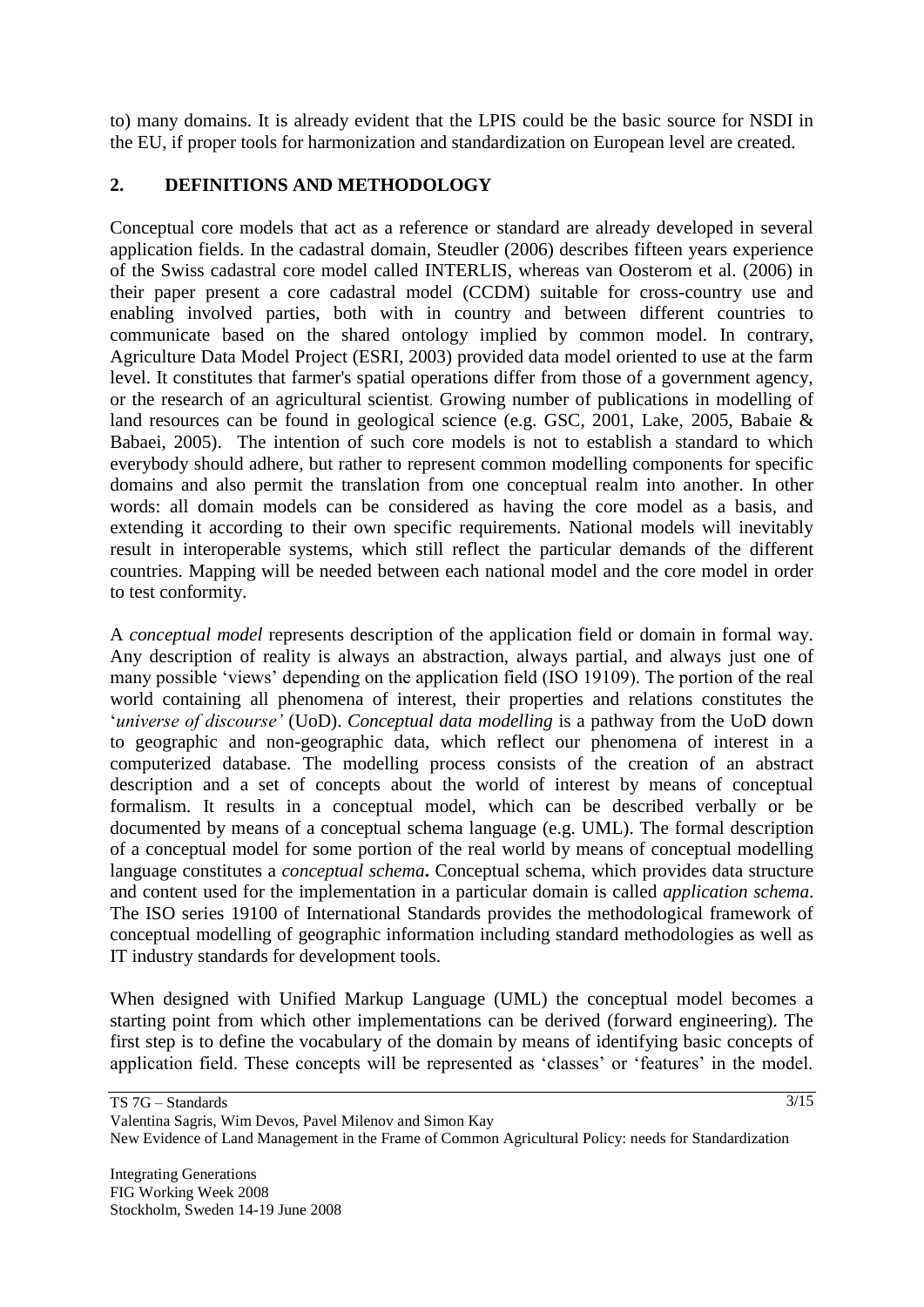Another approach is bottom-up, it consists of analysis of the data structure, function and operation of existing implementations (reverse engineering). By means of common tools (e.g. XML Schema, GML) the conformance at least partial of the data structure implemented in the LPIS system can be ensure. The OGC standards need to be supported by both GIS software and data models if one intends to introduce Web-based services using interoperable standards of XML/GML.

The CAP Regulations define one and only one portion of the real world concerning the Direct Payments for European farmers, so the resulting UoD is common for all stakeholders. By way of examination of basic concepts laid down in the Regulations we arrived to first-cut model, which we refined through study of LPIS implementations in the MS. Generic classes of firstcut model were further enhanced with their properties: attributes, association, specific subtypes etc.. Additional classes, which concepts are not explicitly spelled out by the Regulations, but needed to fulfil the requirements, were introduced into the model at this stage.

The INSPIRE directive is a pan-European initiative for creation of European SDI and standardization of GI data for the environment. The INSPIRE methodology applies the same methodological framework proposed by international standards. Several data themes included in the INSPIRE annexes have a multi-purpose use and are widely incorporated in IACS-GIS for the LPIS creation and update and for the controls. Applying at the very beginning the same principals which are laid down by the INSPIRE directive will be of great benefit to the standardization process in LPIS domain.

## **3. BASIC SPATIAL AND NON-SPATIAL CONCEPTS**

## **3.1. Institutional framework for IACS and LIPS**

From the legislative body of the CAP there are two documents, which are mostly relevant to the institutional framework of IACS and LPIS: (i) the Council Regulation (EC) No 1782/2003 establishing common rules for direct support schemes under the Common Agricultural Policy and establishing certain support schemes for farmers; and the Commission Regulation (EC) No 796/2004 which is laying down detailed rules for the implementation of cross-compliance, modulation and the integrated administration and control system (IACS) provided for in of Council Regulation (EC) No 1782/2003.

The central concept connecting all stockholders in the domain is the farmer's Single Application. Farmer lodges his application for aid to Paying Agency, established or nominated by the MS administration. Among other data, farmer's application shall contain (CR (EC) No 796/2004): (a) the identity of the farmer; (b) the aid scheme(s) concerned; (c) the identification of payment entitlements; (d) particulars permitting identification of agricultural parcels in holding and their area. To handle this data the Paying Agency is in charge to run the integrated administration and control system (IACS). In order to manage data farmers' applications IACS should (CR (EC) No 1782/2003, Art 17) contain following components: (b) an identification system for agricultural parcels also known as LPIS; (c) a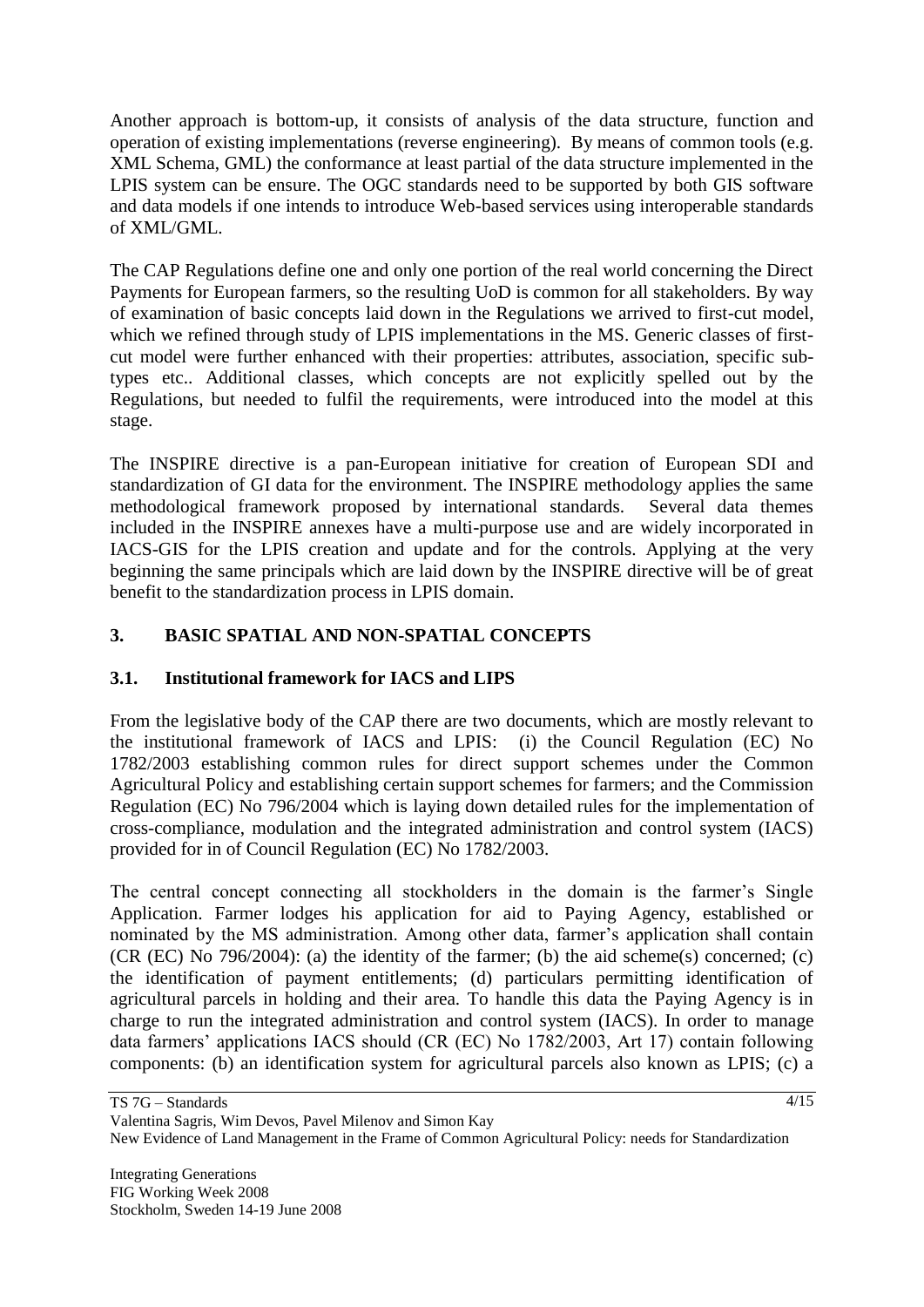system for identification of entitlements; (d) register for aid applications; (e) an integrated control system; (f) identification system for farmers. In short, it is information system containing several interrelated state registers, one of them has geographic content (LPIS) and others are alphanumerical databases. Each of these elements can be addressed as a module or package in conceptual modelling exercise

### . **3.2. Agricultural parcel versus Reference parcel**

An **agricultural parcel (AP)** is a key concept applied in relation to area-based payments, which determines the subject of the aid application, geographic location and extent (area) of agricultural activity.

The Commission Regulation (EC) No 796/2004 Art *2* defines that:

"Agricultural parcel" shall mean a continuous area of land on which a single crop group is cultivated by a single farmer. However, where a separate declaration of the use of an area is required in the context of this Regulation that specific use shall further limit the agricultural parcel.

In addition to being the subject of the payment calculation, AP is also a subject of administrative cross-checks and control procedures established in IACS. It is also worth mentioning that, due to the dynamic nature of agricultural activities, AP can be unstable over time and space (crop rotation, out of use, aggregation or subdivision of fields, different extent of use, conditions for eligibility for payments etc.). Therefore, the Regulations set up that for purpose of identification of the APs the reference parcel (RP) as basic unit of LPIS. The Regulations specifies that reference parcel can be either cadastral parcel or production block. RP may contain one or many AP parcels declared for aid by farmer(s) and shall have a unique identifier at national (in some countries regional) level. No aid can be claimed outside Reference parcels of the LPIS.

In practice, some of the MS decided not to use the idea of RP and record their geographic data for each Agricultural parcel. Advantage of this approach is that each declared by farmer field can be easily measured and identified in GIS and therefore can be directly addressed by queries of other registers. On the other hand, it means annual and costly revision of whole database. Countries which opted for block system made use of two approaches: adjacent APs create (i) a *Farmer's block/ilot* (FB) based on production pattern or (ii) a *Physical block* (PB) according to physical (topographic) boundaries of agricultural land. Block-based system are much more stable over the time, but involve more sophisticated procedures for control of farmers" applications. And finally, some of the MS made their choice for conventional *Cadastral parcel*. Cadastre-based systems have specific problems due to the different philosophy of the cadastral parcel (based on ownership) comparing to the other LPIS Reference parcels (based on land use) (Milenov and Kay, 2006). Difficulties related to identification of AP become more pronounced when system created for purpose of fiscal legal register no longer matches the agricultural pattern. Table 1 presents different types of Reference parcel and their main properties.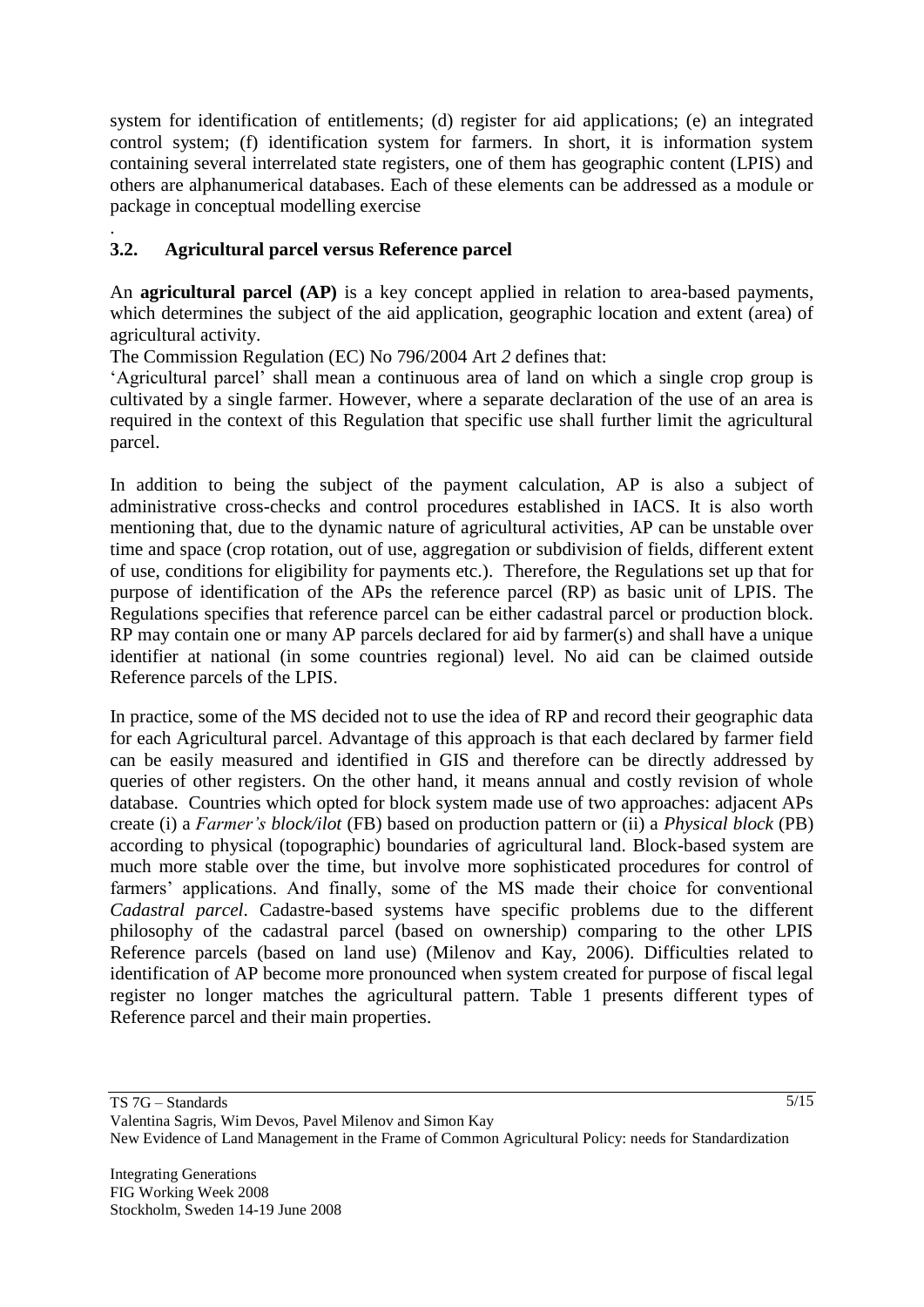|                              | $=$ Agricultural parcel $\leq$ Farmer block/ilot |                 | < Physical block                                         | <b>Cadastral parcel</b>              |
|------------------------------|--------------------------------------------------|-----------------|----------------------------------------------------------|--------------------------------------|
| land<br>for<br>use<br>scheme | aidone single crop group                         |                 | one or several crop groups one or several crop groups do | match<br>not<br>agricultural pattern |
| applicants                   | single farmer                                    | single farmer   | one or several farmers                                   | one or several farmers               |
| temporal aspect              | annual                                           | multi-annual    | semi-permanent                                           | land tenure cycle                    |
| main data source             | farmer's application                             | farmer's survey | administration survey                                    | land register/cadastre               |

**Table 1.** Different types of Reference parcel and their main properties.

The overview (Milenov and Kay, 2006) of approaches adopted by the EU MS based on survey form 2006 – covering 23 Member States and 2 CC – noted that the most commonly used reference parcel is "physical block" (10 countries), followed by "agricultural parcels" and 'farmer blocks' in equal proportion  $(5 \& 5)$ , and finally cadastral parcels  $(4 \text{ countries})$ . Federal States of Germany vary greatly in approach from CP to PB/FB/AP. The choice of the reference parcel is an example of subsidiarity in the adoption of the EU Regulations in order to find the most appropriate solutions for the agricultural pattern of each country/

### **3.3. Land use/ land cover**

The definition of Agricultural parcel above includes the notions "area of land cultivated" and "agricultural use of an area" which fully comply with what is known as **land use.** Even more, specific use shall further 'limit' the extend of agricultural parcel, due to the fact that different payment schema correspond to different use. On the other hand, farmer"s entitlement for Community aid (eligible hectare) can be allocated over "area of the holding taken up by arable land and permanent pasture except areas under permanent crops, forests or used for non agricultural activities" which matches the definition of the **land cover**.

Since there are no specific regulatory requirements to provide geographic data for specific land use/land cover the MS came up with diverse solutions. For AP based systems it is possible to define one land use/land cover inside of parcel polygon, and it is often recorded as parcel attribute. For block-based system and especially for cadastre-based separate layers are seemed to be most appropriate solution. Encoding of the land use/cover is also much varied depending of the particular situation in the MS, examples of which can be seen in table 2.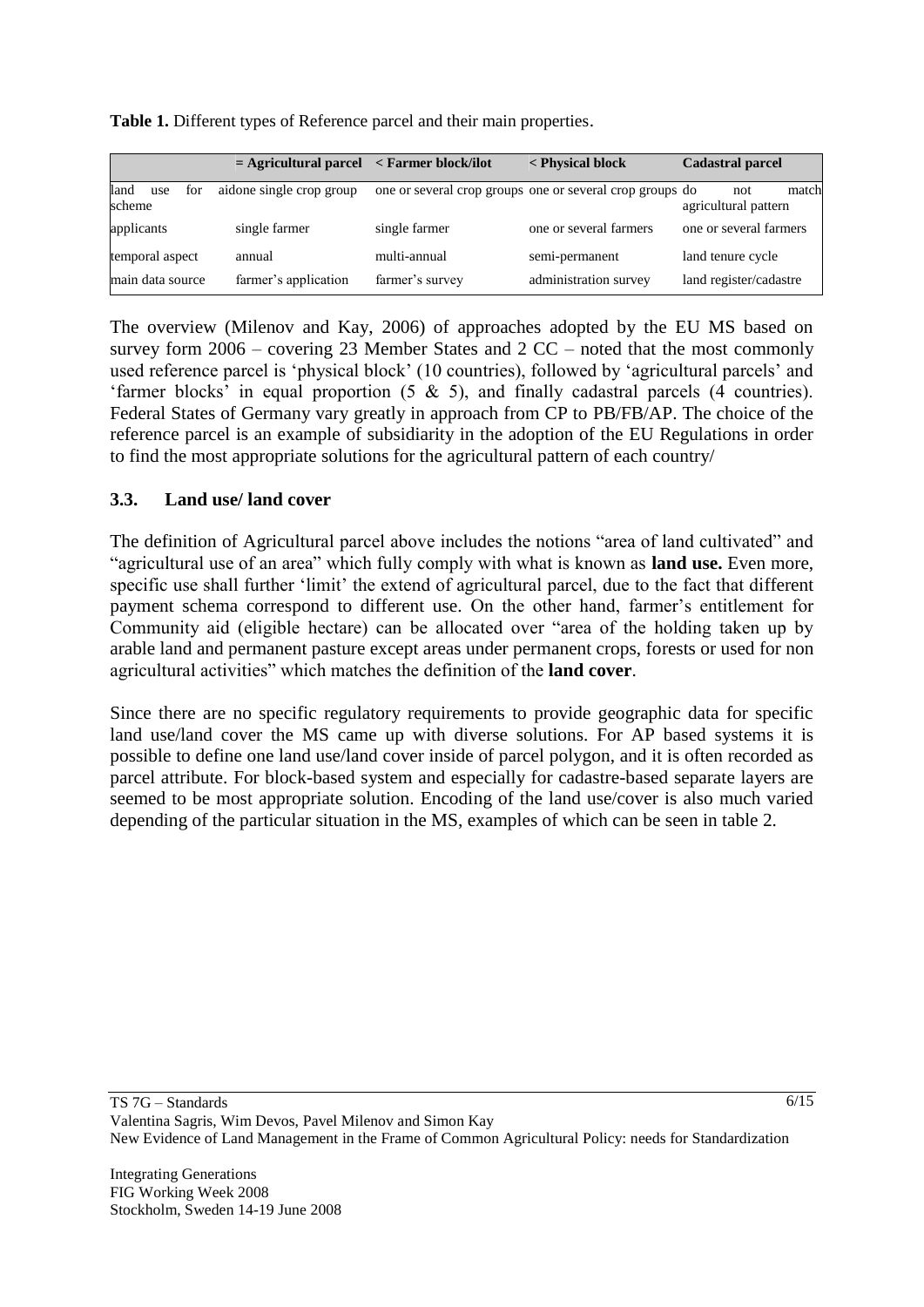| <b>Country</b> | Type of land use recorded                                           | <b>Type</b><br>of RP |
|----------------|---------------------------------------------------------------------|----------------------|
| DK,            | None                                                                | <b>PB</b>            |
| UK-NI          |                                                                     |                      |
| HU             | eligible/non-eligible                                               | <b>PB</b>            |
| <b>SE</b>      | Agricultural land only                                              | <b>PB</b>            |
| <b>LT</b>      | - Agricultural blocks; - Build-up blocks - Miscellaneous blocks -   | <b>PB</b>            |
|                | Grassland blocks - Orchard blocks - Non-subsidized area blocks are  |                      |
|                | abandoned and treated as ineligible area                            |                      |
| PL             | 1-forest; 2-tree or bushes; 3-water; 4-roads; 5-industrial area; 6- | Cad.                 |
|                | habitats; 7-other;                                                  | Parcel               |
|                | 8-permanent grasslands; 9-orchards; 10-arable land; 11- gardens     |                      |
| DE-            | farmland, permanent grassland, permanent orchard, vineyard          | <b>FB</b>            |
| Bavaria        |                                                                     |                      |
| FI             | Field, forest (forestation and environmental schema) and pasture.   | <b>FB</b>            |
| IE             | Forage; Arable; Set-aside; Forestry; Other                          | AP                   |
|                | plus 250 crop types                                                 |                      |

**Table 2**. Examples of different land use/land cover classes stored in LPIS data sets.

#### **3.4. Farming limitations**

Cross-compliance is a concept for ensuring that agricultural activity of farmers is undertaken with respect to rural sustainability, environmental and sanitary requirements. According to Art. 2(31) of the Commission Regulation (EC) No 796/2004 'areas of cross-compliance' mean the "policies" established by European Environment Directives and Directives on public and animal health. The MS should also ensure that all agricultural land is maintained in good agricultural and environmental condition (GAECs) and should established national or regional measures. One should notice that, the term "area" here has a different meaning than the strictly "spatial" and does not define a spatial concept in se.. However, a considerable part of cross-compliance requirements involve geospatial components (e.g. location inside of protected zone or topographic elements such slopes prone to erosion). These requirements call for the special practices on the land (often called as 'farming limitations' or 'farming restrictions') and many MS include spatial layers in the LPIS to define their geographic extent. The spatial concepts defining geographic extend of cross-compliance elements will hereby be referred as "**areas of farming limitations'** (to avoid confusion with "areas of crosscompliance").

In view of the aforementioned definitions, we can conclude that two of five main spatial concepts are internal to IACS: (1) Agricultural parcel which is a part of aid application, (2) Reference parcel which is the spatial object in LPIS and corresponds to its core data layer especially maintained for purpose of aid application administration. Concepts of (3) land cover and (4) land use need to be elaborated further in the SDIC community in order to arrive at common pragmatic and meaningful content. It worth to mentioned that land cover and land use already in the sphere of interest of INSPIRE and are Directive's annex themes, but there

| TS 7G – Standards                                                                                     |  |
|-------------------------------------------------------------------------------------------------------|--|
| Valentina Sagris, Wim Devos, Pavel Milenov and Simon Kay                                              |  |
| New Evidence of Land Management in the Frame of Common Agricultural Policy: needs for Standardization |  |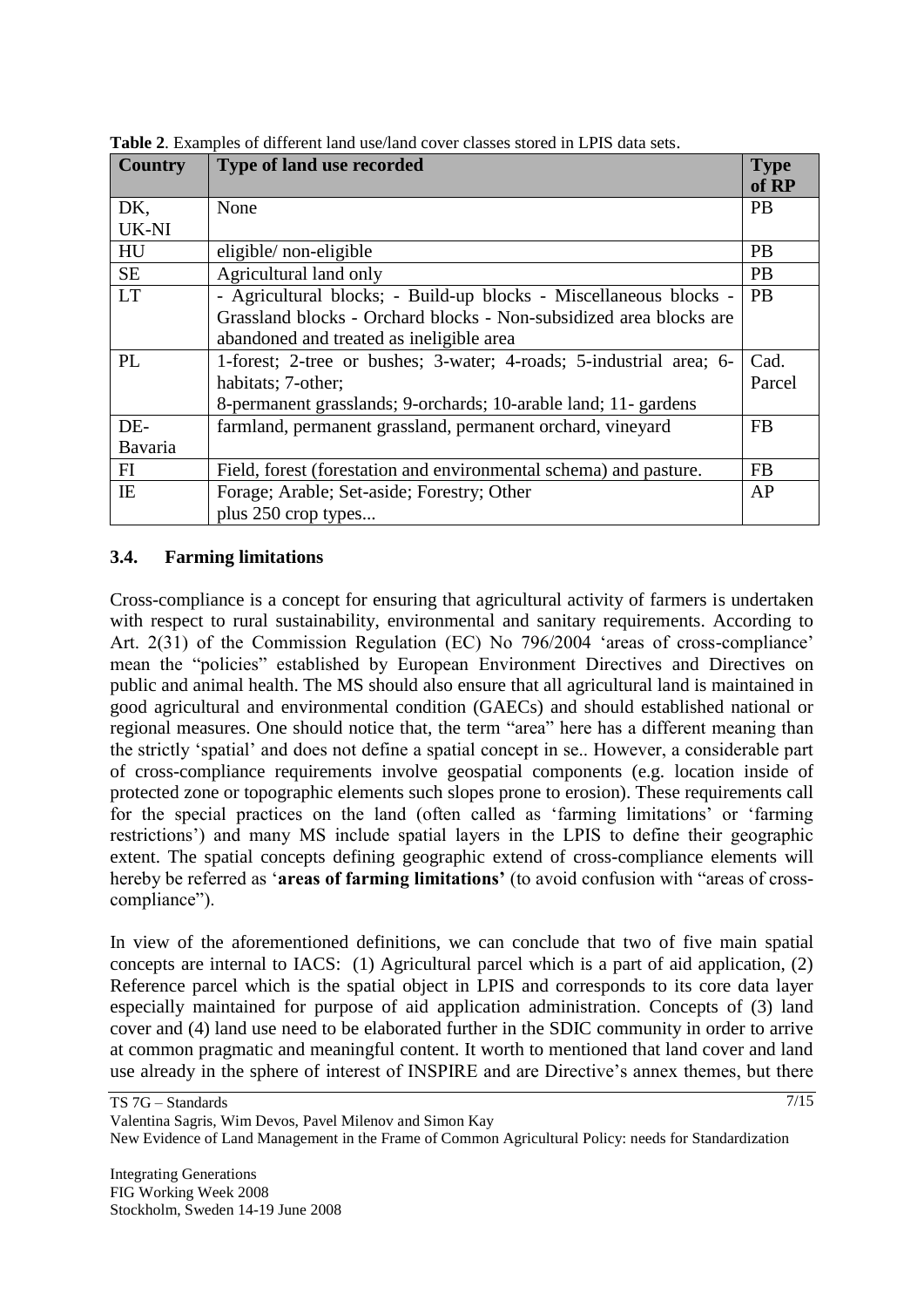is no specification yet proposed for agriculture land. The areas of farming limitations (5) are usually external geographic data incorporated into LPIS, originating from different sources and is often produced by other relevant administrative bodies according to their specific requirements. Further on in this paper we concentrate on modelling and standardization of the LIPS core concepts, rather than on standardization and harmonization of data representing areas of farming limitations and land use. The latter is a task which is related to intentions and thematic scope of the INSPIRE Directive and should be undertaken in cooperation with the INSPIRE community.

## **4. THE CORE LPIS CONCEPTUAL MODEL**

The first-cut core LPIS Conceptual Model (LCM) is documented by means of UML diagrams, basic elements, notations and key glossary of which can be find in number of public sources (e.g. for brief overview

http://en.wikipedia.org/wiki/Unified Modeling Language#Diagrams; for more

comprehensive cover consult [http://www.omg.org/gettingstarted/what\\_is\\_uml.htm](http://www.omg.org/gettingstarted/what_is_uml.htm) ). In addition to the spatial concepts described in chap. 3, the model contains spatial and nonspatial features which purpose is to achieve appropriate level of functionality, accuracy and database management. The LCM conforms to the ISO 19101 Reference Model and be based on the Rules for Application schema defined in ISO 19109. For developing of these diagrams, free evaluation version of Enterprise Architect software by Sparx Systems was used.

### **4.1. Model packages and boundaries**

The model is organized into several interrelated packages, which allow handling the model in smaller, more comprehensive parts. Another advantage of packages is that the process of development can be split into more or less independent parts. This paper covers the schema for the core dataset of the LPIS– layer (the Reference Parcel) and leaves cross-compliance and control aspects for the feature untouched. It does however create the opening for discussion on update package*.* As LPIS is so closely interrelated with other registers of IACS, the boundaries of the model should also include the relations towards relevant classes of other IACS modules. The colour code of the packages (figure 1) corresponds to the colours of feature type classes in the LCM: yellow for the Aid Application register, pink for the Farmers' register, green for the geospatial objects of ISO 19100, beige for the LPIS as described in this paper. White packages are LPIS packages, which are not covered.

It should be underlined that it was not the intention of the authors to propose an exhaustive model that covers every aspect of the system. Domain experts via further analysis and development could extend the boundaries of the first-cut model. So, candidate packages that are related to, but currently outside of the core LPIS model can include:

- spatial (coordinate) reference system;
- digital orthophotos,
- satellite imagery,
- DEM
- topographical features

TS 7G – Standards

8/15

Valentina Sagris, Wim Devos, Pavel Milenov and Simon Kay New Evidence of Land Management in the Frame of Common Agricultural Policy: needs for Standardization

Integrating Generations FIG Working Week 2008 Stockholm, Sweden 14-19 June 2008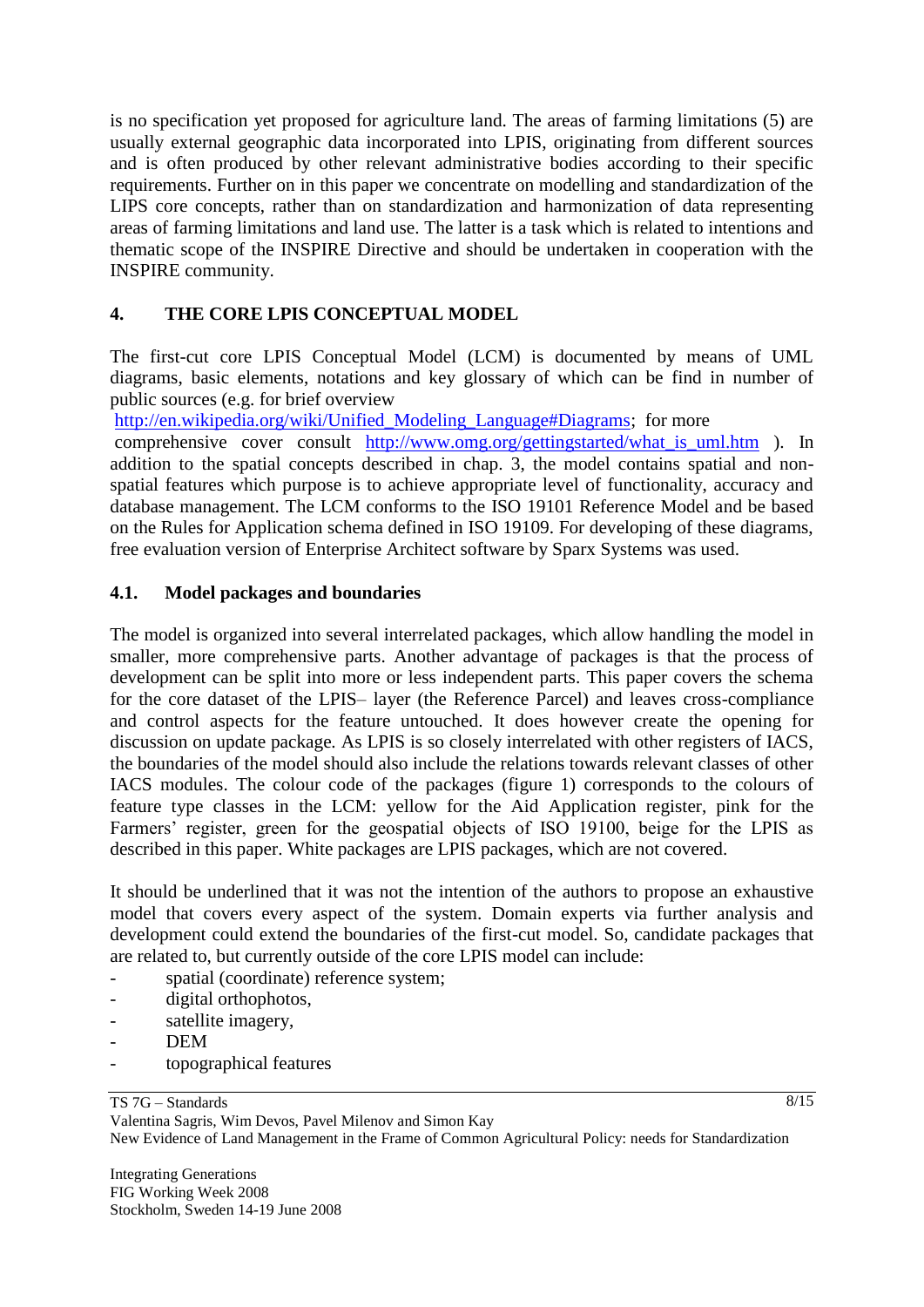

**Figure 1**. Packages diagram

Figure 2 represents the logical data model of the main concepts, described chap. 3. All basic concepts are represented as classes. The key concept "Single Application" is related to a farmer and an agricultural parcel he cultivates. Each Agricultural parcel shall be located inside of one of Reference parcel of the LPIS (1:1), but on the other hand each RP can contain none, one or several active declared AP. Furthermore, each RP can have none, one or several farming limitations from cross-compliance measures. Two classes in the diagram below - *ReferenceParcel* and *FarmingLimitation* - are abstract classes; there are no object instances of those classes. They have instead a number of specialisations or subtypes that hold the actual features. In UML notation, abstract classes are indicated in *italic script*. The specialisations for class *ReferenceParcel* accommodate for the type of Reference parcel in use. For the *FarmingLimitation* class there should have two additional abstract specialisations: one for European Environment Directives and Directives on public and animal health and another for GAEC measures of MS. Both these specialisations are further differentiated by type of Directive or by GAEC measure imposing particular farming restrictions. The *ReferenceParcel* class is refined in figure 3.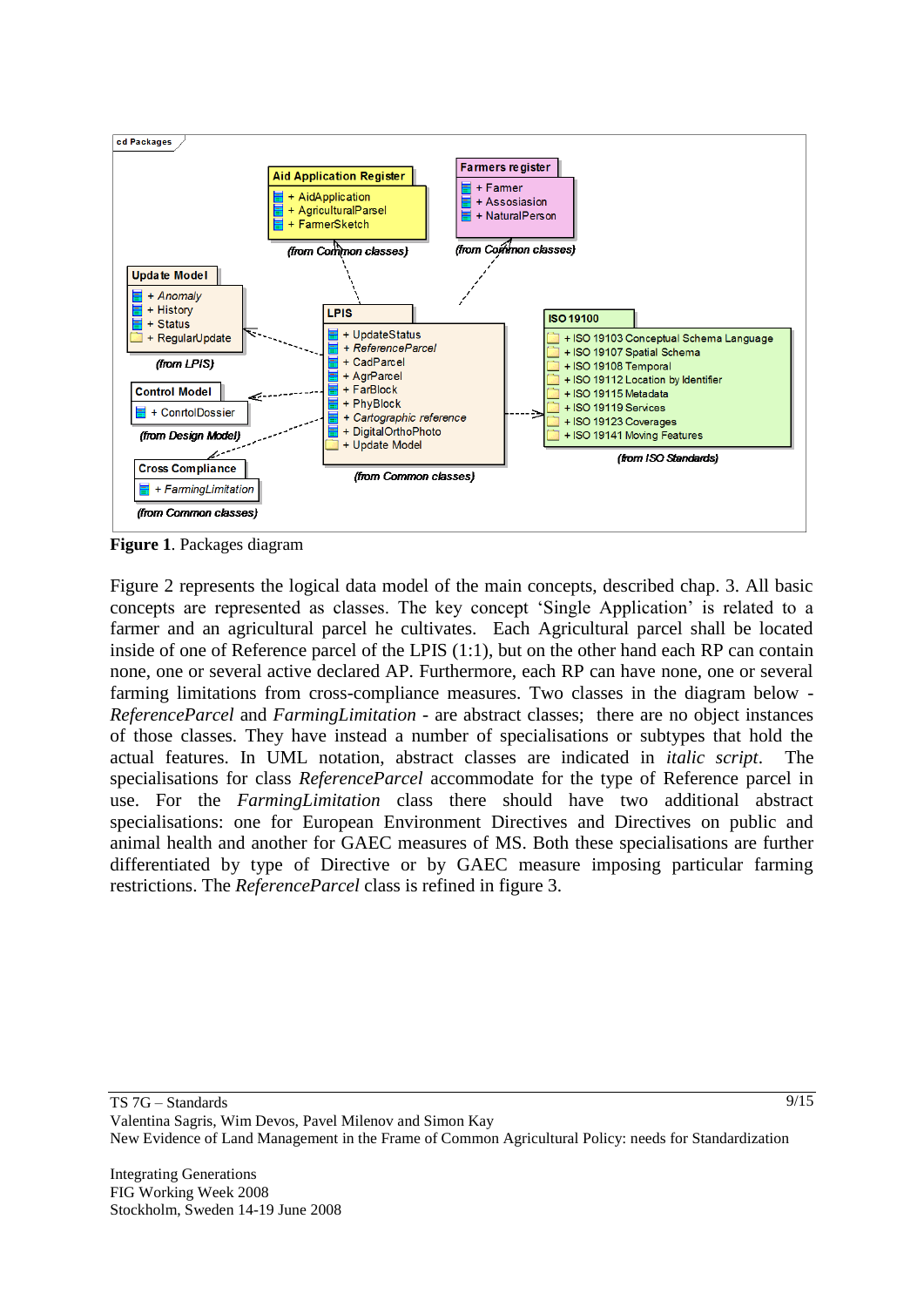

**Figure 2**. Logical data model

Classes *ReferenceParcel* and *FarmingLimitation* have dependency relation between each other: every Reference parcel can have none, one or several types of areas farming limitations, and farming limitations can be entirely located or overlapped with the RP in question. Both classes are spatial features and therefore specialisations (sub-types) of coordinate geometry type POLYGON as defined in ISO 19107 standard "*Spatial Schema'*. The feature class *CartographicReference* does not correspond to any of the concepts originating from the EU Regulations, but it is explicitly required by the Art. 20(1) of the Council Reg (EC) No 1782/2003. It can be represented by digital orthophoto imagery or cartographic map product at scale 1:10000 or more detailed. Since a majority of the MS have opted for orthophoto imagery, class DigitalOrthoPhoto is included as sub-type of *CartographicReference* class and it is an implementation of the ISO standard 19123 *Coverages*. In the case of a topographic map, the original application schema of that cartographic product should be aggregated with the LPIS schema.

## **4.2. Reference parcel in LCM**

As was mentioned before, in our that *ReferenceParcel* is an abstract class which has four specialisation classes (figure 3) corresponding to different types of RP in use: CadParcel, AgrParcel, FarBlock and PhyBlock. Names of the features are conventional names currently in use, there is no semantic associations between two types of "parcel" and "block" from the model point of view They inherit all the properties (attributes and operations) from parent object *ReferenceParcel.* Constrain {xor} indicates that only one type of Reference parcel shall be used in LPIS implementation.

TS 7G – Standards Valentina Sagris, Wim Devos, Pavel Milenov and Simon Kay New Evidence of Land Management in the Frame of Common Agricultural Policy: needs for Standardization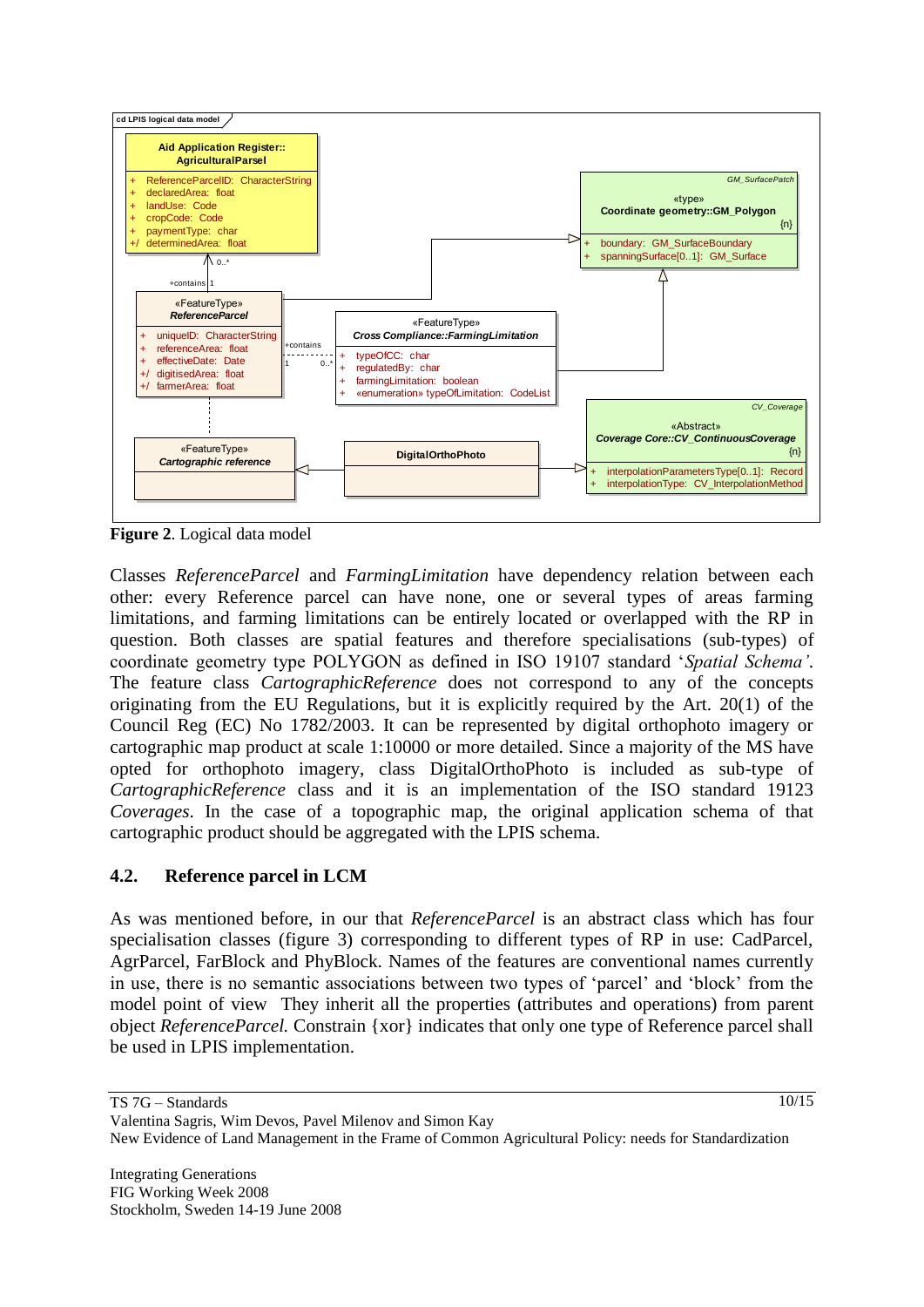**Attributes** assigned to the generic class *Reference parcel* represent mandatory or core attributes serving purpose of identification and area determination and required by the Regulations. Moreover each sub-type of RP can have its specific additional attributes helping localisation, retrieval of information needed for administrative check and for crosscompliance as well as attributes for management of the spatial object in the database. Hereby we describe in more details only core attributes and some of additional attribute groups.

Mandatory attributes are:

- Unique identifier
- Reference area
- Effective date of the parcel
- Geometry

**Unique identifier** (uniqueID) is a mandatory attribute of the RP, aimed at unambiguous geographical identification of agricultural parcels for aid application. The RP parcel identifier should be unique under the national system and it is a key attribute for connection with other IACS and MS national registers. The structure of the unique identifier and principles for it generation are very different among the MS. In some MS a sequential number approach is in use (e.g. Slovenia), whilst others make use of coordinates of a RP central point expressed in the national Coordinate Reference System. There are also some MS with approaches to integrate codes from administrative units, blocks or grids into the identifier (e.g. the Czech Republic, Sweden, Bulgaria). Some of approaches support spatial object "history", referring on the ID of the previous object version in the database e.g. in case where an RP was divided into two new objects.

The aim of the attribute **reference area** (referenceArea) is a calculation of the aid amount. This attribute also referred in the Regulations as "maximum eligible area" and caps the area of all APs that can be claimed for the RP concerned. It acts as the benchmark to test the sum of all claimed areas of the RP in execution of crosscheck in IACS databases. . The attribute has official status (compare to legal area in cadaster system) and is calculated once, at the time when current version of the RP is approved. It can be equal or differ from the GIS calculated area of a topographic polygon of the RP also called *digitised area*. The latter one could conceivably be also the vector measure in loco by GPS or other survey technique, and can be optionally stored as attribute. Another type of area, which is conventionally stored, but not explicitly required is a *farmer's area* -area claimed by all farmers inside a given reference parcel; may have geometry (map) and attribute information and depending on annual declarations of the farmers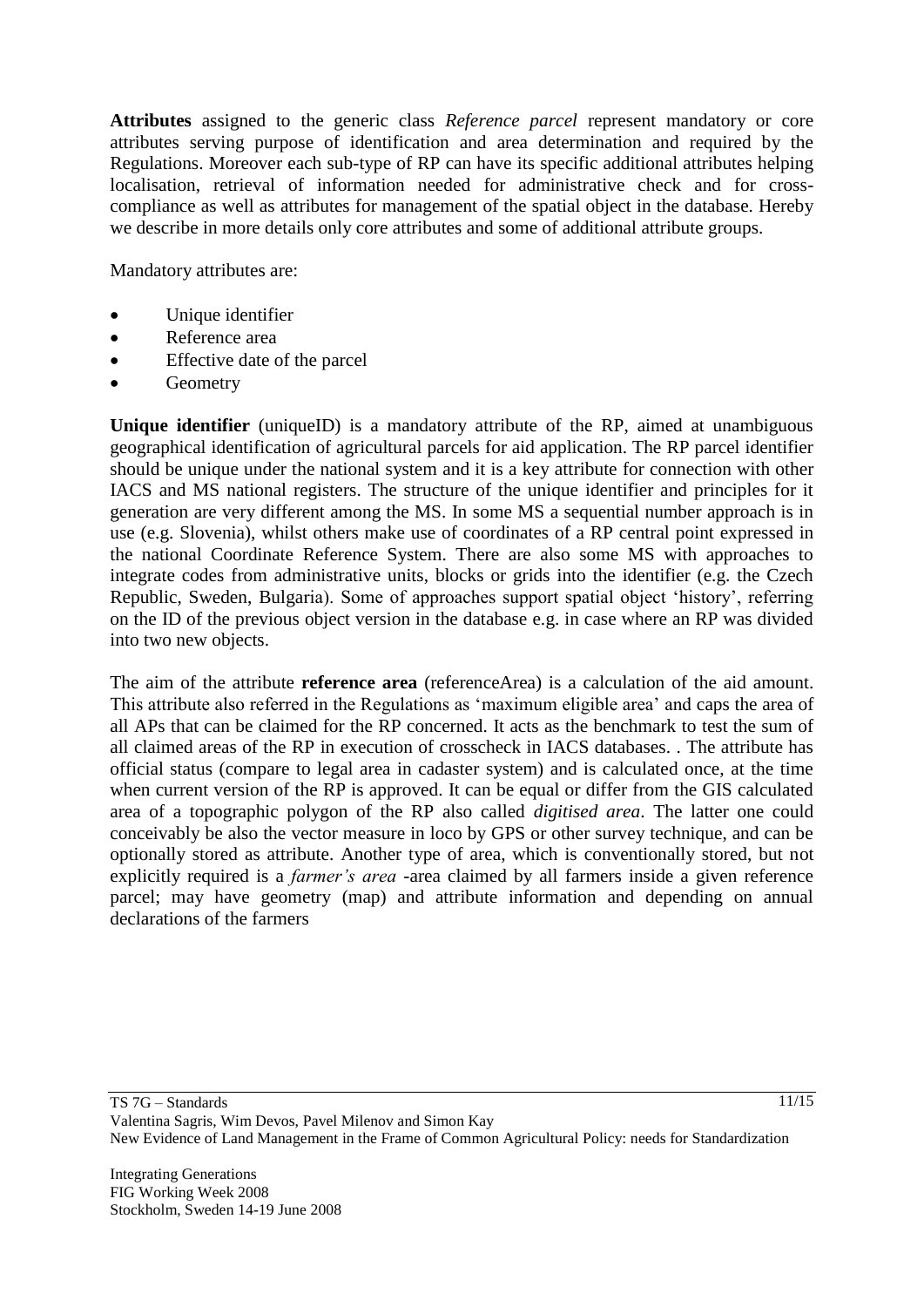

**Figure 3**. Specialisations of class *Reference parcel*

The **effective date** (effectiveDate) of the reference parcel is crucial for all bodies working with LPIS register. On the effective date new version and new attribute values of the RP come in to force with respect to third parties (e.g. Paying Agency) and registers. Possible dates are (i) those of the proposal for RP modification made by farmer, LPIS operator or inspector; or (ii) those specified within the time period when it is certain that a change will occur in the future (e.g. changes in use rights, lease contract, activating/transferring of entitlement). This attribute is also connected to a group of attributes concerning the RP history and database administration/management.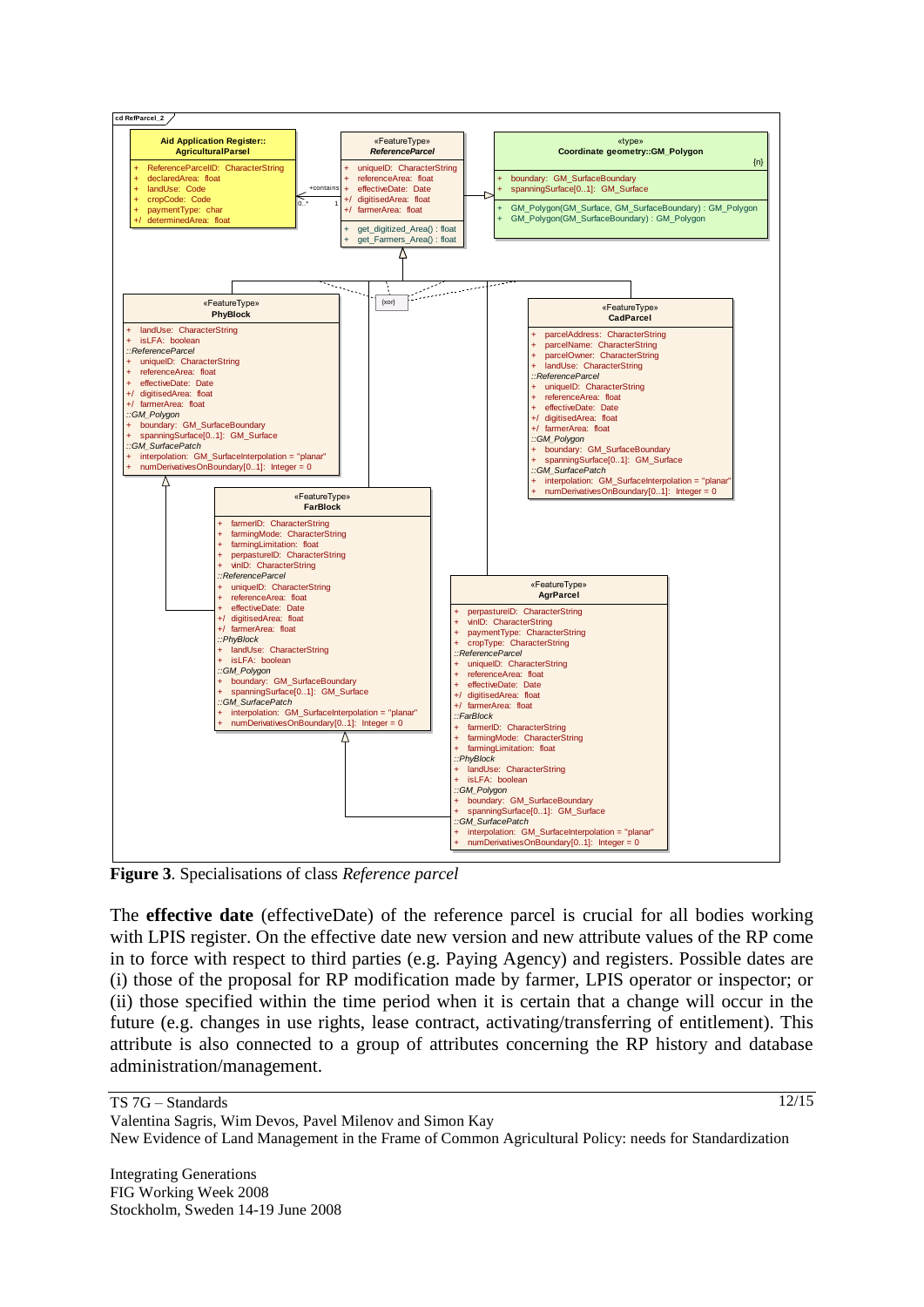One can question the fact that **geometry** is among the mandatory attributes of the *RefernceParcel* class. Geometry of the parcel consists of polygon boundaries and surface. In the cadastral system the boundaries have clearly identified legal status, their principal points are fixed on the ground. Both survey point of the cadastral parcel and its boundary can be modelled as separate concepts to distinguished classes, which form together class "topological polygon" (van Oosterom et al., 2006). In the LPIS in general parcel boundaries can be derived from topographical linear elements, homogeneity of land cover pattern, change land use practices as well as form cadastral boundaries. Each boundary type is well elaborated in other domains of geographic information, but their conceptual roles in the LPIS are not extensively documented. However, some parts of the parcel perimeter may not correspond to terrain phenomena, so virtual boundaries could be considered to enable closure of that perimeter.

The additional (non-mandatory) attributes for different types of Reference parcels as they revealed through LPIS survey are shown in the figure 3.

### **5. CONCLUSIONS**

The core LPIS Conceptual Model (LCM) is a domain specific semantic model, which is intended to serve at least three main purposes:

- Standardisation and data harmonisation in the domain of the area-based Direct Payments of the Common Agricultural Policy - The modelling process should not add or remove any features from a well-designed operational LPIS. The model will however provide for a formal and uniform reading of that system.

The link to INSPIRE process; - The INSPIRE applies the same methodologyl proposed by international standards. Extending the methodologies imposed by the INSPIRE directive on themes are already widely incorporated in operational will be of great benefit to the standardization process

- Create an opening for an extended farm data exchange. –Farmer"s benefit is in exchanging information at the farm level; where data exchange between various machinery, environment sensors, on traceability in food chain and business processes software becomes ever more important.

The analysis of basic spatial concepts of the UoD of the CAP has shown that two of five main spatial concepts are internal to IACS: the Agricultural parcel which is a part of aid application and the Reference parcel which is the spatial object in LPIS and corresponds to its core data layer specifically operated for the purpose of the aid application administration. Other concepts (land cover, land use and farming limitations) have rather broad multifunctional nature. The ontology of these concepts should be further detailed and adopted to the specific needs of the domain. This task can be only possible in the frame of cooperation of all stakeholder of the IACS Spatial Data Interest Community and roughly follows the INSPIRE development process.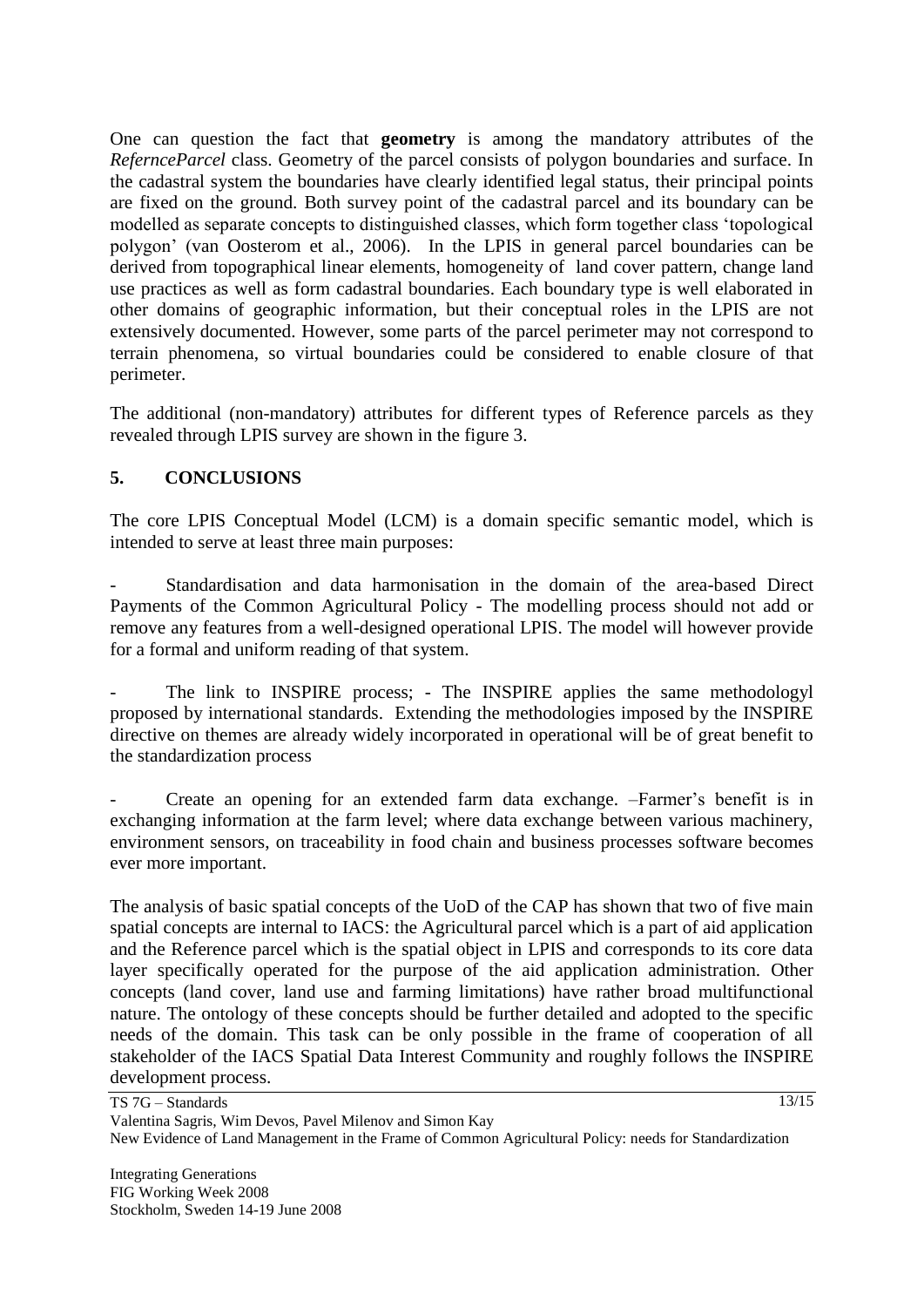As proposed in this paper, the first-cut LCM has illustrated that conceptual modelling is a comprehensive and flexible tool, suitable for embracing a wide range of concepts, their specialisations and interrelations. The LCM realization in the modular structure of UML packages supports a step-wise development on further extensions, in pace with the needs of particular implementation.

### **REFERENCES**:

**Babaie, H. and Babaei, A, (2005).** Modeling geological objects with in XML Schema. *Computer & Geoscience,* 35, pp 1135-1150.

**CR (EC) No 796/2004, (2004)**, Commission Regulation (EC) No 796/2004 laying down detailed rules for the implementation of cross-compliance, modulation and theintegrated administration and control system provided for in of Council Regulation (EC) No1782/2003 establishing common rules for direct support schemes under the common agricultural policy and establishing certain support schemes for farmers. *Official Journal of the European Union*, L 141, 30.4.2004, p. 18. [http://ec.europa.eu/agriculture/markets/sfp/leg\\_en.htm](http://ec.europa.eu/agriculture/markets/sfp/leg_en.htm)

**CR (EC) No 1782/2003, (2003**). Council Regulation (EC) No 1782/2003 establishing common rules for direct support schemes under the common agricultural policy and establishing certain support schemes for farmers., *Official Journal of the European Union*, L 270, 21.10.2003, p. 1. [http://ec.europa.eu/agriculture/markets/sfp/leg\\_en.htm](http://ec.europa.eu/agriculture/markets/sfp/leg_en.htm)

**DEVOS, W., SAGRIS, V., KAPNIAS, D., FRANIELCZYK AND DITTMANN, C., (2007).** Overview of LPIS Database updating Workshop. *Geomatics in support of the CAP, 13th MARS PAC Annual Conference* Madrid, 12th-14th Nov 2007. [http://agrifish.jrc.it/marspac/meetings/Madrid2007/Session\\_T6/1\\_T6\\_Devos\\_%20lpisWS\\_JR](http://agrifish.jrc.it/marspac/meetings/Madrid2007/Session_T6/1_T6_Devos_%20lpisWS_JRC.pdf) [C.pdf](http://agrifish.jrc.it/marspac/meetings/Madrid2007/Session_T6/1_T6_Devos_%20lpisWS_JRC.pdf)

#### **ESRI, (2003).** Agriculture Data Model.

<http://support.esri.com/index.cfm?fa=downloads.dataModels.filteredGateway&dmid=35>

**ISO19107, (2003).** Geographic Information – Spatial schema. International Organisation for Standardization. Geneva.

**ISO19109, (2005).** Geographic Information – Rules for application schema. International Organisation for Standardization. Geneva.

**ISO19123, (2005).** Geographic information -- Schema for coverage geometry and functions. International Organisation for Standardization. Geneva.

**Milenov, p., and kay, S**., (**2006**). Status of the implementation of LPIS in the EU Member States. In: *Geographical Information in support of the Common Agricultural Policy. Proceedings of the 12th MARS PAC Annual Conference*, Toulouse, 27-29 November, 2006. <http://agrifish.jrc.it/marspac/GEO-INF/Documents/8203.pdf>